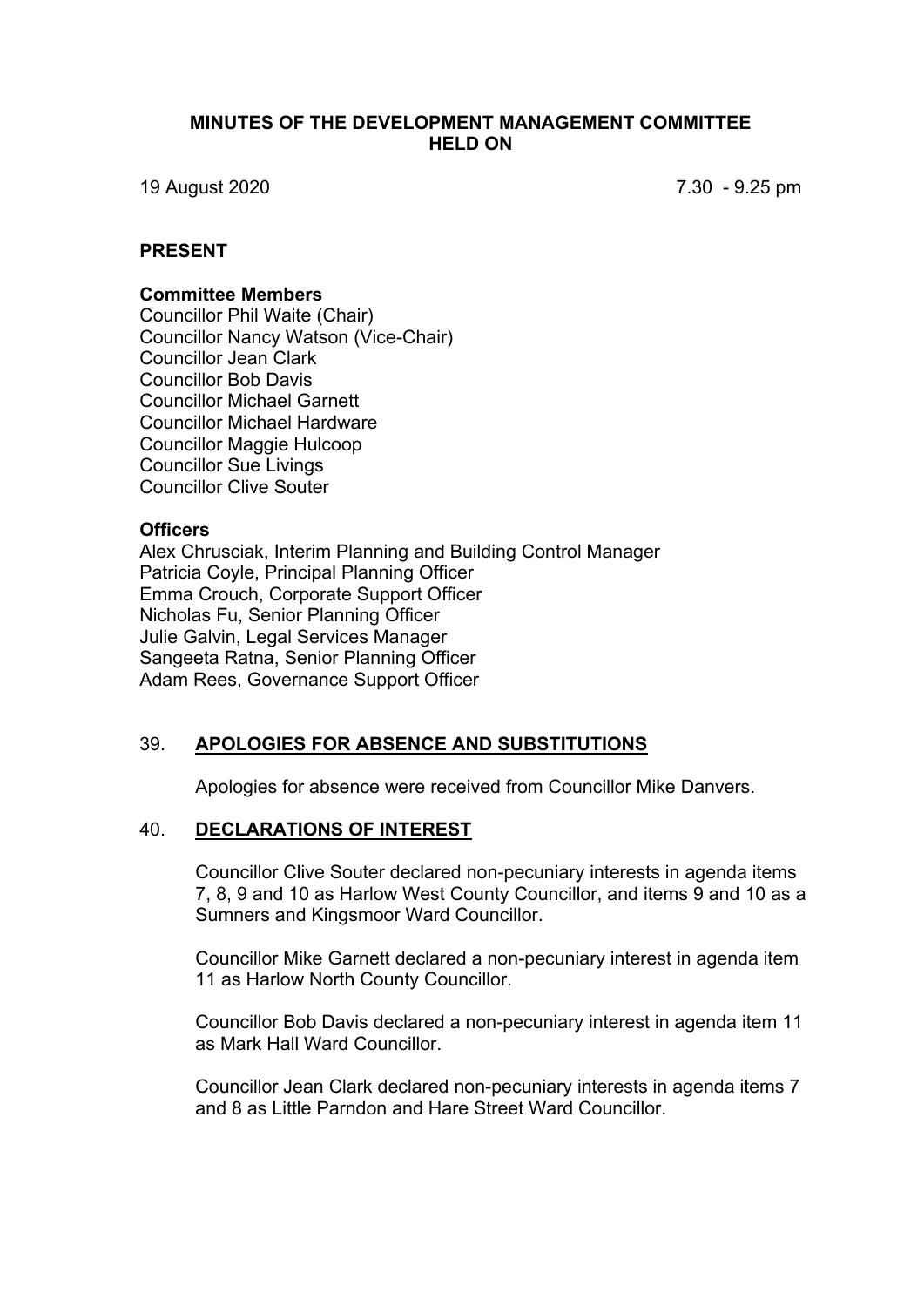### 41. **MINUTES**

**RESOLVED** that the minutes of the meeting held on 1 July 2020 are agreed as correct record and signed by the Chair.

## 42. **MATTERS ARISING**

None.

## 43. **WRITTEN QUESTIONS**

None.

### 44. **PROCEDURE FOR CONSIDERATION OF PLANNING APPLICATIONS**

**RESOLVED** that procedure for the conduct of the meeting was noted.

### 45. **HW/FUL/18/00103 - SHIELD HOUSE, ELIZABETH WAY**

The Committee received a report and application (HW/FUL/18/00103) on the proposed erection of a part two storey, and part three storey extension comprised of 27 flats.

The Committee also received a supplementary report containing additional information and an additional condition.

Presentations were heard from an objector and the applicant's agent.

**RESOLVED** that planning permission is **REFUSED** for the following reasons:

- 1. The design and appearance of the proposed development fails to appropriately reflect the residential use of the building. As a consequence the proposal fails to represent good design that is specific to the site and its use, contrary to Policy BE1 of the Adopted Replacement Harlow Local Plan (2006).
- 2. The proposed development would increase the level of residential accommodation within the allocated Pinnacles Employment Area. This is considered to be an inappropriate location for increased residential development and does not promote the improvement of quality of life and wellbeing for the prospective occupiers. It contradicts with saved policies SD3 and SD5, and the aspirations underpinning Policies ER5 and ER6 of the Adopted Replacement Harlow Local Plan (2006).
- 3. The proposed development fails to make adequate on-site provision for child play space and residential amenity space to the detriment of the quality of life and wellbeing for the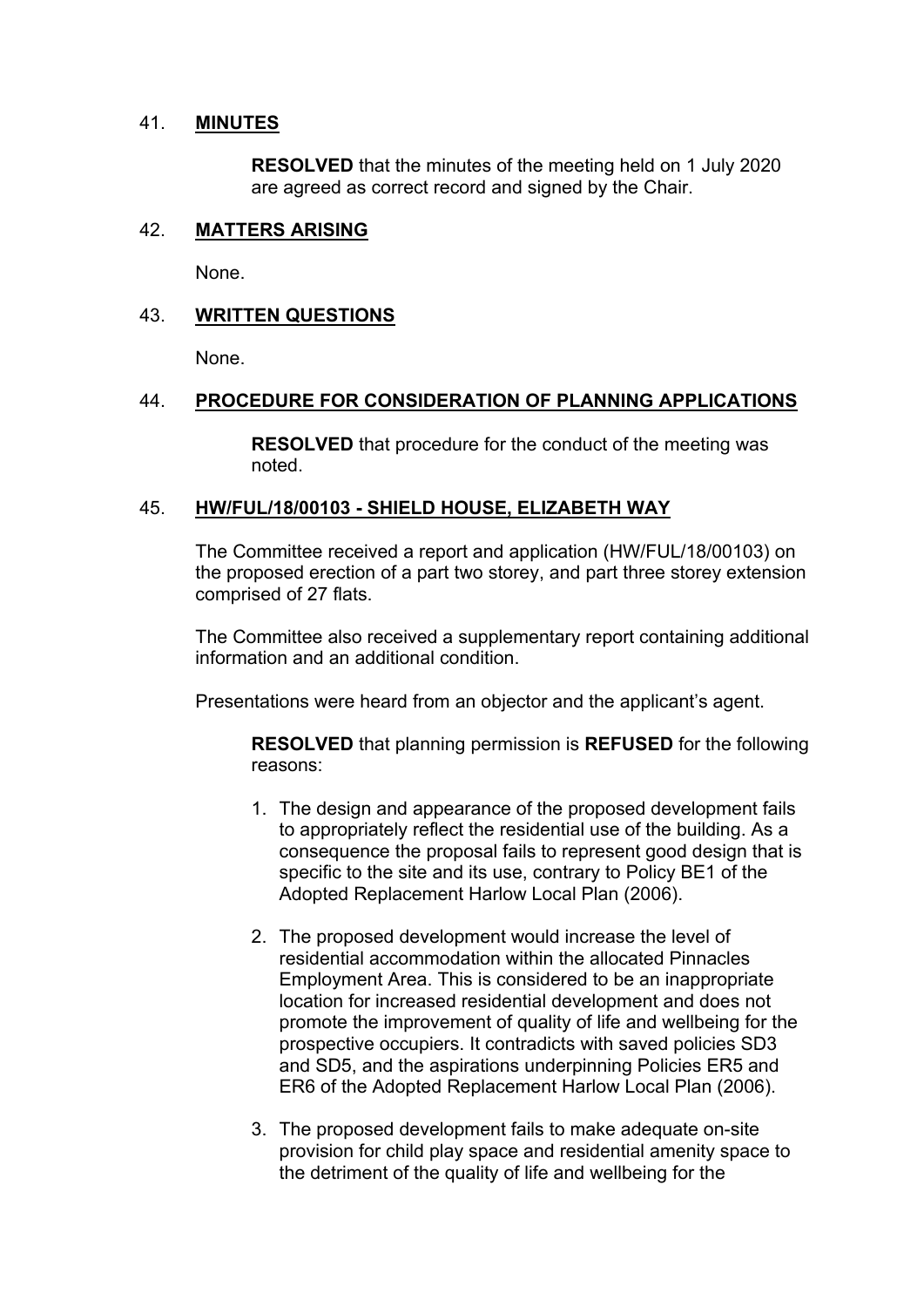prospective occupiers. It therefore fails to meet the requirements of Policy L2 of the Adopted Replacement Harlow Local Plan (2006).

4. The proposed development fails to provide sufficient on-site car parking provision in an area without suitable alternative sustainable travel options and remote from shops and community facilities. The application is therefore found to be contrary to Policy T9 of the Adopted Replacement Harlow Local Plan (2006) and the adopted Vehicle Parking Standards.

#### 46. **HW/FUL/20/00135 - PROPOSED DEVELOPMENT AT LAND ADJACENT TO PARNDON LODGE, PARNDON MILL LANE**

The Committee received a report and application (HW/FUL/10/00135) for the erection of nine dwellings, alterations to access road and associated works.

A presentation was heard from the applicant's agent.

Councillor Maggie Hulcoop (seconded by Councillor Mike Garnett) proposed an amendment to condition 6 to protect the listed wall on site. The amendment was carried.

**RESOLVED** that planning permission is **GRANTED** subject to the conditions as detailed in the report, and an amended condition 6 to read as follows:

6. No development shall take place, including any ground works or demolition, until a Construction Management Plan has been submitted to and approved in writing by the Local Planning Authority in consultation with St Mary's Church, Little Parndon, Harlow.

The plan shall provide for the following all clear of the highway:

- Safe access into the site, ensuring adjacent properties and features are protected from construction traffic using the access lane
- The parking of vehicles of site operatives and visitors
- Loading and unloading of plant and materials
- Storage of plant and materials used in constructing the development
- A suitable and sufficient wheel wash is on site and that all vehicles exiting the site make use of it in order to minimise dust production and mud

The CMP shall also include details to confirm how the management of the works will secure the following: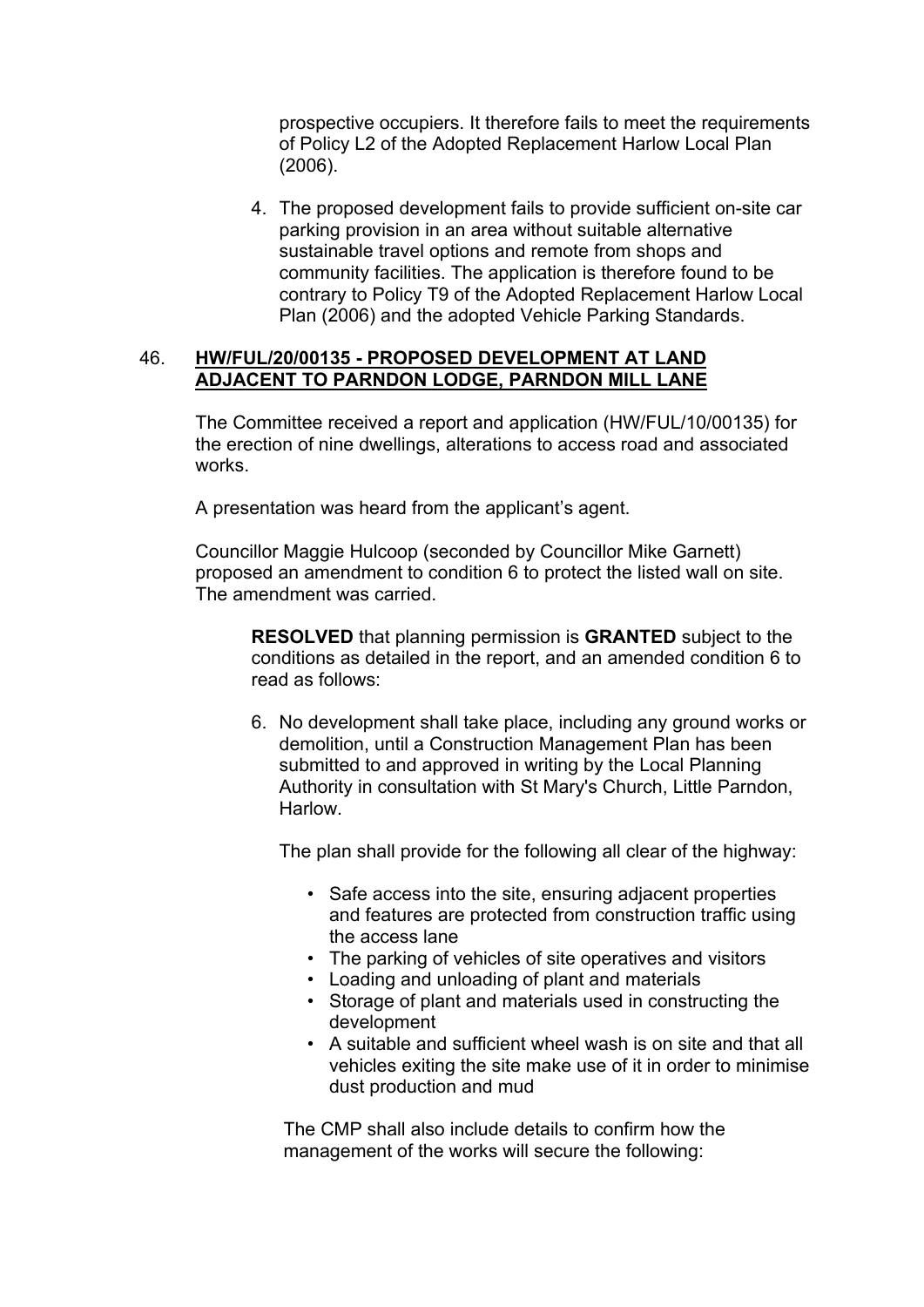- No construction work that involves the production of noise capable of being heard beyond the property boundary is conducted outside of the hours of 08.00 to 18.00 Monday to Friday and 08.00 to 13.00 on a Saturday. No works to be carried out on a Sunday or public/bank holiday
- Dust production is kept to a minimum which may need the utilisation of water damping measures being employed.
- Bonfires are not to be held on site

The approved CMP shall be adhered to throughout the construction period.

REASON: To ensure that on-street parking of these vehicles in the adjoining streets does not occur and to ensure that loose materials and spoil are not brought out onto the highway in the interests of highway safety. To ensure that the proposed construction works do not prejudice the amenity of neighbouring residents

### 47. **HW/FUL/20/00227 - 5 BURNETT PARK, HARLOW**

The Committee received a report and application (HW/FUL/20/00227) for a proposed new detached chalet bungalow with garage, off-street car parking, private amenity space and new highway access.

**RESOLVED** that planning permission is **GRANTED** subject to the conditions detailed in the published report.

#### 48. **HW/FUL/20/00198 - 15 BURNETT PARK, HARLOW**

The Committee received a report and application (HW/FUL/20/00198) for the proposed erection of one dwelling with integral garage on land adjacent to 15 Burnett Park.

Presentations were heard from one objector and the applicant's agent.

**RESOLVED** that planning permission is **GRANTED** subject to the conditions as detailed in the report.

### 49. **HW/HSE/20/00174 - 25 COOKS SPINNEY, HARLOW**

The Committee received a report and application (HW/HSE/20/00174) for a proposed two storey rear infill extension and raising of height of existing flat roof over rear extension by 0.15 metres.

The Committee also received a supplementary report containing an additional condition.

Presentations were heard from an objector and the applicant.